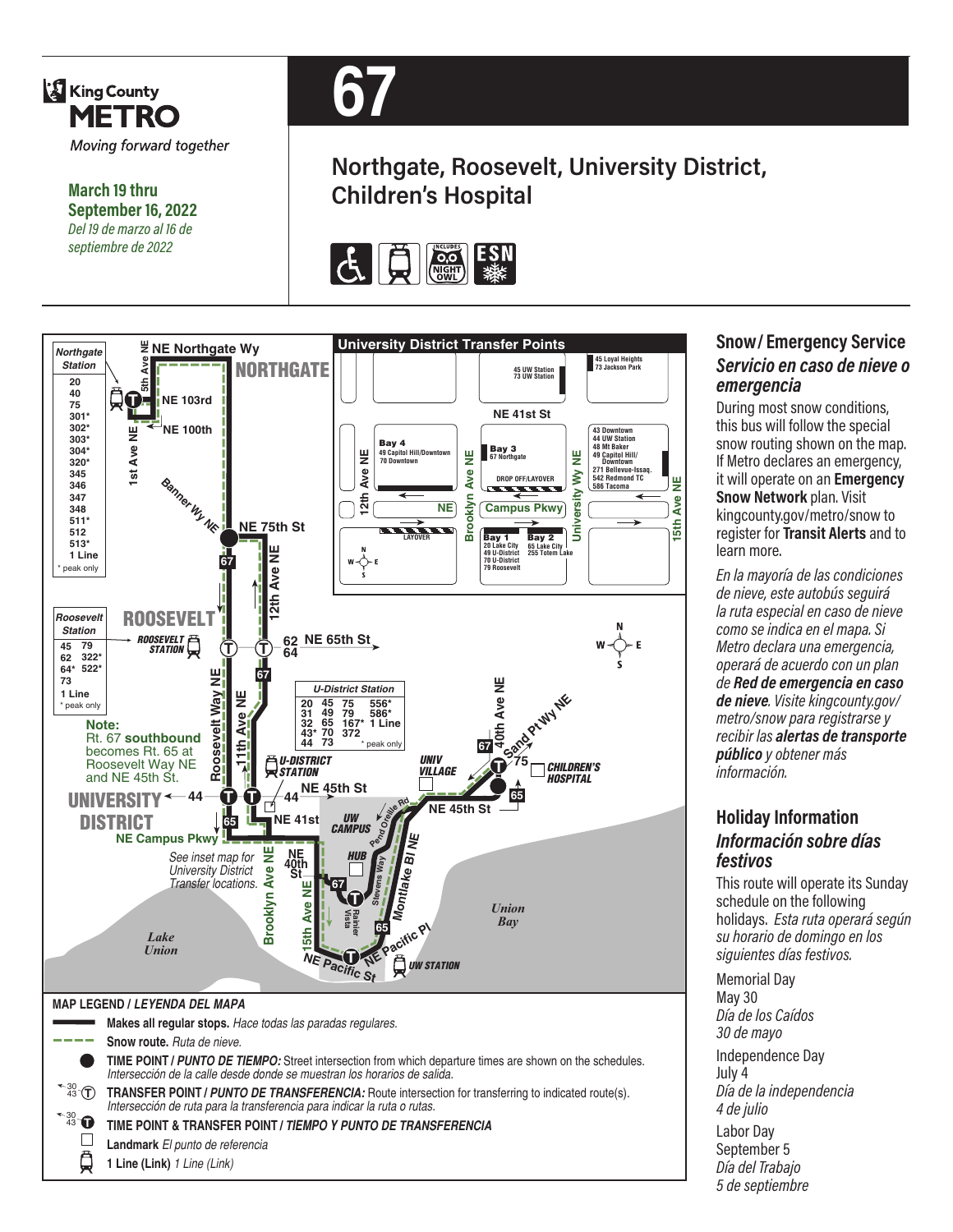#### Route 67 Monday thru Friday to University District

*Servicio de lunes a viernes a Distrito Universitario*

|                     | <b>Roosevelt</b>                            | <b>University District</b> |                   | Laurelhurst         |
|---------------------|---------------------------------------------|----------------------------|-------------------|---------------------|
| Northgate           | Roosevelt                                   | Roosevelt                  | <b>NE Pacific</b> | 40th Ave NE         |
| Station             | Way NE &                                    | Way NE &                   | PI & NE           | &                   |
| Bay 1               | NE 75th St                                  | NE 45th St                 | Pacific St        | NE 46th St          |
| Stop #35317         | Stop #23390                                 | Stop #9605                 | Stop #29242       | Stop #10513         |
| 4:43<br>4:58        | $4:52$<br>$5:07$                            | $4:58$<br>$5:13$           | 5:05<br>5:20      | 5:10<br>5:25        |
| 5:13                | 5:22                                        | 5:28<br>5:43               | 5:35<br>5:50      | 5:40<br>5:55        |
| $5:28$<br>$5:43$    | $\begin{array}{c} 5:37 \\ 5:52 \end{array}$ | 5:58                       | 6:05              | 6:10                |
| 5:58                | 6:07                                        | 6:13                       | 6:20              | 6:25                |
| 6:13                | 6:22                                        | 6:29                       | 6:37              | 6:43                |
| 6:28                | 6:38                                        | 6:45                       | 6:53              | 6:59                |
| 6:43                | 6:54<br>7:09                                | 7:01                       | 7:09              | 7:16                |
| 6:58                | 7:24                                        | 7:16<br>7:32               | 7:24<br>7:41      | 7:31<br>7:48        |
| $7:13$<br>$7:28$    | 7:39                                        | 7:47                       | 7:56              | 8:03                |
| 7:43                | 7:54                                        | 8:03                       | 8:12              | 8:19                |
| $7:58$<br>$8:13$    | 8:10<br>8:25                                | 8:19<br>8:34               | 8:28<br>8:43      | $\frac{8:35}{8:50}$ |
| 8:28                | 8:40                                        | 8:49                       | 8:58              | 9:05                |
| 8:43                | 8:55                                        | 9:04                       | 9:13              | 9:20                |
| 8:58                | 9:09                                        | 9:18                       | 9:27              | 9:34                |
| $\frac{9:13}{9:28}$ | $9:24$<br>$9:39$                            | 9:32<br>9:47               | 9:41<br>9:56      | 9:48<br>10:03       |
| 9:43<br>9:58        | 9:54<br>10:09                               | 10:02<br>10:17             | 10:11<br>10:26    | 10:18<br>10:3<br>3  |
| 10:13               | 10:24                                       | 10:32                      | 10:41             | 10:48               |
| 10:28               | 10:39                                       | 10:46                      | 10:55             | 11:02               |
| 10:43               | 10:54                                       | 11:01                      | 11:10             | 11:17               |
| 10:58<br>11:13      | 11:09<br>1:24<br>1                          | 11:16<br>11:31             | 11:25<br>11:40    | 11:32<br>11:47      |
| 11:28<br>11:43      | 1:39<br>1<br>11:54                          | 11:46<br>12:01             | 11:55<br>12:10    | 12:02<br>12:17      |
| 11:58               | 12:09                                       | 12:17                      | 12:26             | 12:33               |
| 12:13               | 12:24                                       | 12:32                      | 12:41             | 12:48               |
| 12:28               | 12:39                                       | 12:47                      | 12:56             | 1:03                |
| 12:43               | 12:54                                       | 1:02                       | 1:11              | 1:18                |
| 12:58               | 1:09                                        | 1:17                       | 1:26              | 1:33                |
| 1:13                | 1:24                                        | 1:32                       | 1:41              | 1:48                |
| 1:28                | 1:39                                        | 1:47                       | 1:55              | 2:02                |
| 1:43                | 1:54                                        | 2:02                       | 2:10              | 2:17                |
| 1:58                | 2:09                                        | 2:17                       | 2:25              | 2:32                |
| 2:13                | 2:24                                        | 2:32                       | 2:40              | 2:47                |
| 2:28                | 2:39                                        | 2:48                       | 2:58              | 3:05                |
| 2:43                | 2:54                                        | 3:03                       | 3:13              | 3:20                |
| 2:58                | 3:09                                        | 3:19                       | 3:29              | 3:36                |
| 3:13                | 3:25                                        | 3:35                       | 3:45              | 3:52                |
| 3:28                | 3:40                                        | 3:50                       | 4:00              | 4:08                |
| 3:43                | 3:56                                        | 4:06                       | 4:17              | 4:25                |
| 3:58                | 4:11                                        | 4:21                       | 4:32              | 4:40                |
| 4:13                | 4:26                                        | 4:36                       | 4:47              | 4:55                |
| 4:28                | 4:41                                        | 4:51                       | 5:02              | 5:10                |
| 4:43                | 4:56                                        | 5:06                       | 5:17              | 5:25                |
| 4:58                | 5:11                                        | 5:20                       | 5:31              | 5:39                |
| 5:13                | 5:26                                        | 5:35                       | 5:46              | 5:54                |
| 5:28                | 5:41                                        | 5:50                       | 6:01              | 6:09                |
| 5:43                | 5:56                                        | 6:05                       | 6:15              | 6:23                |
| 5:58                | 6:10                                        | 6:18                       | 6:27              | 6:35                |
| 6:14                | 6:25                                        | 6:32                       | 6:39              | 6:47                |
| 6:28                | 6:39                                        | 6:46                       | 6:53              | 7:01                |
| 6:43                | 6:54                                        | 7:01                       | 7:08              | 7:16                |
| 6:58                | 7:09<br>7:24                                | 7:16                       | 7:23              | 7:31<br>7:46        |
| 7:13<br>7:28        | 7:39                                        | $7:31$<br>$7:45$           | 7:39<br>7:53      | 8:00                |
| 7:43                | 7:53                                        | 7:59                       | 8:07              | 8:14                |
| 7:58                | 8:08                                        | 8:14                       | 8:22              | 8:28                |
| 8:13                | 8:23                                        | 8:29                       | 8:37              | 8:43                |
| 8:28                | 8:38                                        | 8:44                       | 8:51              | 8:57                |
| 8:43                | 8:53                                        | 8:59                       | 9:06              | 9:11                |
| 8:58                | 9:08                                        | 9:14                       | 9:21              | 9:26                |
| 9:13                | 9:23                                        | 9:29                       | 9:36              | 9:41                |
| 9:28                | 9:38                                        | 9:44                       | 9:51              | 9:56                |
| 9:43<br>9:58        | 9:53<br>10:08                               | 9:59                       | 10:06             | 10:11<br>10:26      |
| 10:13               | 10:23                                       | 10:14<br>10:29             | 10:21<br>10:36    | 10:41               |
| 10:28               | 10:37                                       | 10:43                      | 10:50             | 10:55               |
| 10:43               | 10:52                                       | 10:58                      | 11:05             | 11:10               |
| 10:58               | 11:07                                       | 11:13                      | 11:20             | 11:25               |
| 11:27               | 11:36                                       | 11:42                      | 11:48             | 11:53               |
| 11:57               | 12:06                                       | 12:12                      | 12:18             | 12:23               |
| 1:01                | $\overline{1:10}$                           | $\overline{1:16}$          | 1:22              | $\overline{1:27}$   |
| 2:01                | 2:10                                        | 2:16                       | 2:22              | 2:27                |
| <b>Bold PM time</b> |                                             |                            |                   |                     |

### Route 67 Monday thru Friday to Northgate

*Servicio de lunes a viernes a Northgate*

|                      |                                        |                            | or argutu                     |                            |
|----------------------|----------------------------------------|----------------------------|-------------------------------|----------------------------|
| Laurelhurst          |                                        | <b>University District</b> | Roosevelt                     |                            |
| <b>Sand Point</b>    | <b>UW Campus</b>                       | 11th Ave NE                | Roosevelt                     | Northgate                  |
| Way NE &             | HUB                                    | &                          | Way NE &                      | <b>Station</b>             |
| 40th Ave NE          |                                        | NE 45th St                 | NE 75th St                    | Bay 1                      |
| Stop #9978           | Stop #75403                            | Stop #9650                 | Stop #23610                   | Stop #35317                |
| 5:30                 | 5:36‡                                  | 5:44                       | 5:50‡                         | $6:02$ ‡                   |
| 5:46<br>6:03         | 5:52‡<br>6:09‡                         | 6:00<br>6:17               | 6:06‡<br>6:23 <sup>‡</sup>    | 6:18 <sup>‡</sup><br>6:35# |
| 6:18                 | 6:24‡                                  | 6:32                       | 6:38 <sup>‡</sup>             | 6:51‡                      |
| 6:33                 | 6:39‡                                  | 6:49                       | 6:57 <sup>‡</sup>             | $7:10+$<br>$7:26+$         |
| 6:49<br>7:04         | $6:55\frac{1}{2}$<br>7:10‡             | 7:05                       | $7:13+$<br>7:28‡              | 7:41‡                      |
| 7:19                 | 7:26‡                                  | 7:20<br>7:36               | 7:44‡                         | 7:57‡                      |
| 7:38                 | 7:45‡<br>8:00‡                         | 7:55<br>8:11               | 8:03#<br>8:19 <sup>‡</sup>    | 8:16‡                      |
| 7:53<br>8:08         | $8:15$ ‡                               | 8:26                       | 8:34 <sup>‡</sup>             | 8:32‡<br>8:47 <sup>‡</sup> |
| $8:23$<br>$8:38$     | 8:30‡                                  | 8:41                       | 8:49‡                         | 9:02 <sup>‡</sup>          |
| 8:52                 | 8:45 <sup>‡</sup><br>8:59‡             | 8:56<br>9:10               | 9:04‡<br>9:18‡                | 9:17‡<br>$9:31$ ‡          |
| 9:06                 | $9:13+$                                |                            | 9:32 <sup>‡</sup>             | $9:45$ ‡                   |
| $9:21$<br>$9:36$     | 9:28 <sup>‡</sup>                      | $\frac{9:24}{9:39}$        | 9:47 <sup>‡</sup>             | 10:00‡                     |
| 9:52                 | 9:43‡<br>9:59‡                         | 9:54<br>10:09              | 10:02‡<br>10:17‡              | 10:14‡<br>10:29‡           |
| 10:07                | 10:14‡                                 | 10:24                      | 10:32‡                        | 10:44‡                     |
| 10:22                | 10:29‡                                 | 10:39                      | 10:47‡                        | 10:59‡                     |
| 10:35<br>10:50       | 10:42‡<br>10:57‡                       | 10:52<br>11:07             | 11:00‡<br>11:15‡              | 11:12‡<br>11:27‡           |
| 11:05                | 11:12‡                                 | 11:22                      | 11:30‡                        | 11:44‡                     |
| 11:20<br>11:35       | 11:27‡<br>11:43‡                       | 11:38<br>11:54             | 11:47‡<br>12:03‡              | 12:01‡                     |
| 11:50                | 11:58‡                                 | 12:09                      | 12:18‡                        | 12:17‡<br>12:32‡           |
| 12:05                | 12:13‡                                 | 12:24                      | 12:33‡                        | 12:48‡                     |
| 12:20<br>12:35       | 12:28‡<br>12:43‡                       | 12:39<br>12:54             | 12:48‡<br>1:03‡               | 1:03‡<br>1:18‡             |
| 12:50                | 12:57‡                                 | 1:08                       | $1:17^{\ddagger}$             | 1:32‡                      |
| 1:05                 | 1:12‡                                  | 1:23                       | 1:32‡                         | 1:47 <sup>‡</sup>          |
| 1:20<br>1:35         | 1:27‡<br>1:42‡                         | 1:38<br>1:53               | 1:47‡<br>2:02‡                | 2:02‡<br>2:17‡             |
| 1:50                 | 1:57‡                                  | 2:08                       | 2:17‡                         | 2:32‡                      |
| 2:05<br>2:20         | 2:12‡<br>2:27 <sup>‡</sup>             | 2:23<br>2:38               | 2:32‡<br>2:47 <sup>‡</sup>    | 2:47‡<br>3:02‡             |
| 2:36                 | 2:43‡                                  | 2:54                       | 3:03‡                         | 3:18‡                      |
| 2:51                 | 2:58‡                                  | 3:09                       | 3:18‡                         | 3:33‡                      |
| 3:06<br>3:21         | 3:14‡<br>3:29‡                         | 3:25<br>3:40               | 3:34‡<br>3:49‡                | 3:49‡<br>4:04‡             |
| 3:37                 | 3:46‡                                  | 3:57                       | 4:06‡                         | 4:21‡                      |
| 3:52<br>4:07         | 4:01‡<br>4:16‡                         | 4:12<br>4:27               | 4:22‡<br>4:37‡                | 4:37‡<br>4:52‡             |
| 4:22                 | 4:31‡                                  | 4:43                       | 4:53‡                         | 5:08‡                      |
| 4:37                 | 4:46‡                                  | 4:58                       | 5:08‡                         | 5:23‡                      |
| 4:53<br>5:08         | 5:02‡<br>5:17 <sup>‡</sup>             | 5:14<br>5:29               | 5:24‡<br>5:39#                | 5:39‡<br>5:54‡             |
| 5:23                 | 5:32‡                                  | 5:44                       | 5:54 <sup>‡</sup>             | 6:09‡                      |
| 5:38                 | 5:47‡                                  | 5:59                       | 6:09‡                         | 6:24‡<br>6:38 <sup>‡</sup> |
| 5:53<br>6:07         | 6:02‡<br>6:141                         | 6:14<br>6:26               | 6:23#<br>6:35‡                | 6:50‡                      |
| 6:22                 | 6:29‡                                  | 6:40                       | 6:49‡                         | 7:04‡                      |
| 6:37<br>6:51         | 6:44‡<br>6:58‡                         | 6:54<br>7:08               | 7:03‡<br>7:17‡                | 7:18‡<br>7:32‡             |
| 7:03                 | 7:09‡                                  | 7:19                       | 7:28‡                         | 7:43‡                      |
| 7:18                 | 7:24‡                                  | 7:33                       | 7:41‡                         | 7:55‡                      |
| 7:33<br>7:47         | 7:39‡<br>7:53#                         | 7:47<br>8:01               | 7:55‡<br>8:09‡                | 8:08‡<br>8:221             |
| 8:02                 | 8:08‡                                  | 8:16                       | 8:24 <sup>‡</sup>             | 8:37 <sup>‡</sup>          |
| 8:17<br>8:32         | 8:23‡<br>8:38‡                         | 8:31<br>8:46               | 8:39 <sup>‡</sup><br>8:54‡    | 8:52‡<br>9:07‡             |
| 8:46                 | 8:52‡                                  | 9:00                       | 9:08‡                         | 9:21‡                      |
| 9:01                 | 9:07‡                                  | 9:15                       | 9:23‡                         | 9:36‡                      |
| 9:16<br>9:30         | 9:22‡<br>9:36‡                         | 9:30<br>9:44               | 9:38‡<br>9:52‡                | 9:51‡<br>10:05‡            |
| 9:45                 | 9:51‡                                  | 9:59                       | 10:07‡                        | 10:19‡                     |
| 9:59                 | 10:05‡                                 | 10:13                      | 10:21‡                        | 10:33‡                     |
| 10:14<br>10:34       | 10:19‡<br>10:39‡                       | 10:26<br>10:46             | 10:34‡<br>10:54‡              | 10:46‡<br>11:06‡           |
| 10:54                | 10:59‡                                 | 11:06                      | 11:13‡                        | $11:25+$                   |
| 11:14                | 11:18‡                                 | 11:24                      | 11:31‡                        | 11:42‡                     |
| 11:43<br>12:13       | 11:47‡<br>12:17‡                       | 11:53<br>12:23             | 12:00‡<br>12:30‡              | 12:11‡<br>12:41‡           |
| 12:56                | 1:00‡                                  | 1:06                       | 1:13‡                         | 1:24                       |
| 2:14<br>3:14         | 2:18 <sup>‡</sup><br>3:18 <sup>‡</sup> | 2:24<br>3:24               | $2:31$ ‡<br>3:31 <sup>‡</sup> | 2:42‡<br>3:42 <sup>‡</sup> |
|                      |                                        |                            |                               |                            |
| <b>Bold PM time</b>  |                                        |                            |                               |                            |
| ŧ<br>Estimated time. |                                        |                            |                               |                            |

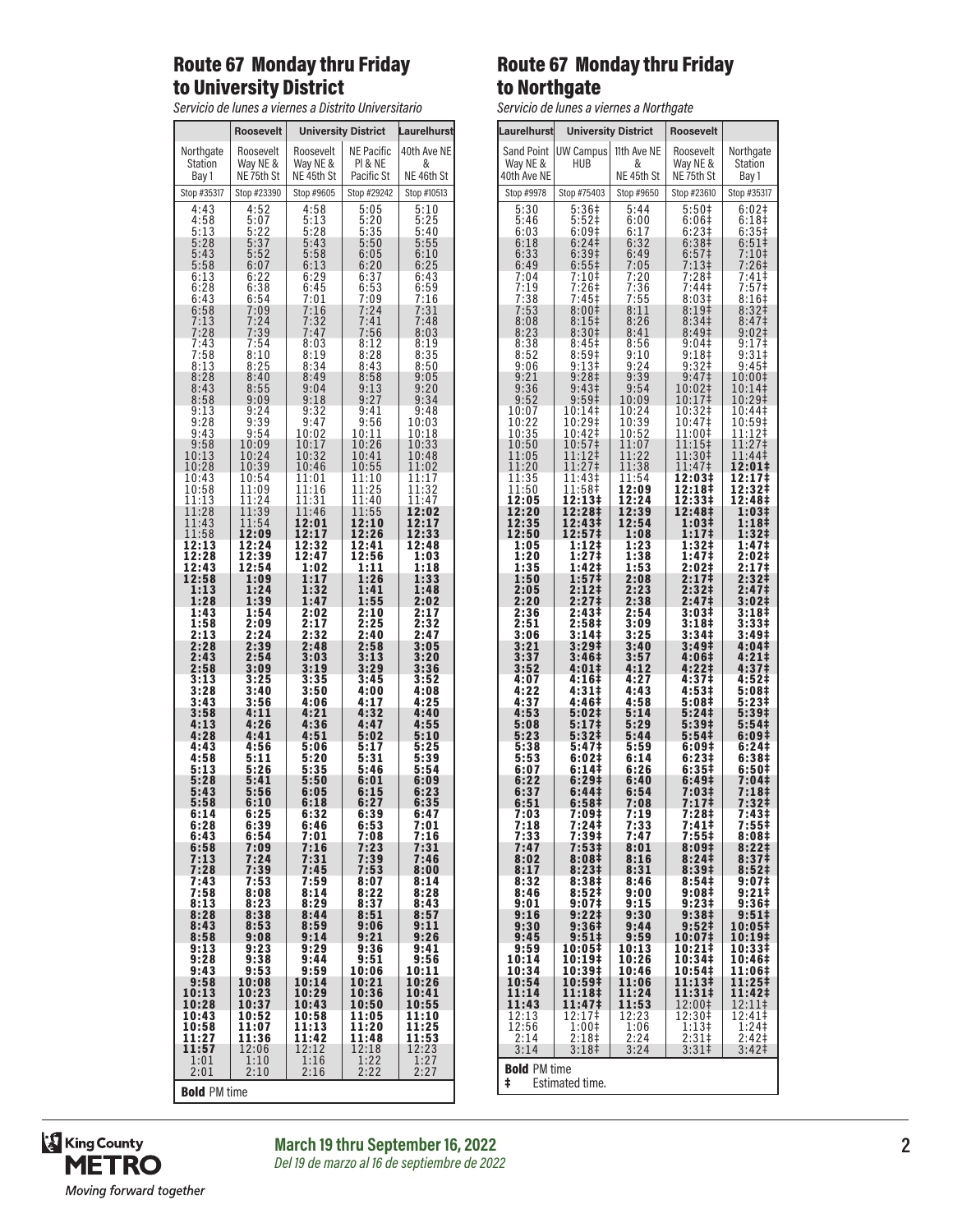# Route 67 Saturday to University District

*Servicio de al sábado a Distrito Universitario*

|                     | <b>Roosevelt</b>           |                                              | <b>University District</b>              | <b>Laurelhurst</b>                  |
|---------------------|----------------------------|----------------------------------------------|-----------------------------------------|-------------------------------------|
| Northgate           | Roosevelt                  | Roosevelt                                    | <b>NE Pacific</b>                       | 40th Ave NE                         |
| Station             | Way NE &                   | Way NE &                                     | PI & NE                                 | &                                   |
| Bay 1               | NE 75th St                 | NE 45th St                                   | Pacific St                              | NE 46th St                          |
| Stop #35317         | Stop #23390                | Stop #9605                                   | Stop #29242                             | Stop #10513                         |
| 5:00<br>5:30        | 5:09<br>5:39               | 5:15<br>5:45                                 | 5:22                                    | $\frac{5:27}{5:57}$<br>6:27<br>6:57 |
| 6:00                |                            | 6:15                                         |                                         |                                     |
| 6:30<br>6:50        | $6:09$<br>$6:39$<br>$6:59$ | 6:45<br>7:05                                 | $5:52$<br>$6:22$<br>$6:52$<br>$7:12$    | 7:17                                |
| 7:10                | 7:19                       | 7:25                                         | 7:32                                    | 7:37                                |
| 7:30                | 7:40                       | 7:47                                         | 7:55                                    | 8:00                                |
| $7:50$<br>8:05      | 8:00                       | 8:07                                         | 8:15                                    | 8:20                                |
|                     | 8:15                       | 8:22                                         | 8:30                                    | 8:35                                |
| 8:20                | 8:30                       | 8:38                                         | 8:46                                    | 8:51                                |
| 8:35                | 8:45                       | 8:53                                         | 9:01                                    | 9:06                                |
| 8:50                | 9:00                       | 9:08                                         | 9:16                                    | 9:21                                |
| 9:05                | 9:15<br>9:31               | $\frac{9:23}{9:39}$                          | $\frac{9:31}{9:48}$                     | $9:36$<br>$9:54$                    |
| $9:20$<br>$9:35$    | 9:46                       | 9:54                                         | 10:03                                   | 10:09                               |
| 9:50                | 10:01                      | 10:09                                        | 10:18                                   | 10:24                               |
| 10:05               | 10:16                      | 10:24                                        | 10:33                                   | 10:39                               |
| $10:20$<br>$10:35$  | 10:31                      | 10:39                                        | 10:48                                   | 10:54                               |
|                     | 10:46                      | 10:55                                        | 11:04                                   | 11:10                               |
| 10:50<br>11:05      | 11:02<br>1:17<br>1         | 11:11<br>11:26                               | 11:20<br>11:35                          | 11:26<br>11:42                      |
| 11:20               | 11:32                      | 11:41                                        | 11:50                                   | 11:57                               |
| 11:35               | 11:48                      | 11:57                                        | 12:06                                   | 12:13                               |
| 11:50               | 12:03                      | 12:12                                        | 12:21                                   | 12:28                               |
| 12:05               | 12:18                      | 12:27                                        | 12:36                                   | 12:43                               |
| 12:20               | 12:33                      | 12:42                                        | 12:51                                   | $\overline{1}\overline{2}:58$       |
| 12:35               | 12:48                      | 12:57                                        | 1:06                                    | 1:13                                |
| 12:50               | 1:03                       | 1:12                                         | 1:21                                    | 1:28                                |
| 1:05                | 1:17                       | 1:26                                         | 1:35                                    | 1:42                                |
| 1:20                | 1:32                       | 1:41                                         | 1:50                                    | 1:57                                |
| 1:35                | 1:47                       | 1:56                                         | 2:05                                    | 2:12                                |
| 1:50                | 2:02                       | 2:11                                         | 2:20                                    | 2:27                                |
| 2:05                | 2:17                       | 2:26                                         | 2:35<br>2:50                            | 2:42                                |
| 2:20                | 2:32                       | 2:41                                         | 3:05                                    | 2:57                                |
| 2:35                | 2:47                       | 2:56                                         |                                         | 3:12                                |
| 2:50                | 3:02                       | 3:11                                         | 3:20                                    | 3:27                                |
| 3:05                | 3:17                       | 3:26                                         | 3:36                                    | 3:43                                |
| 3:20                | 3:32                       | 3:41                                         | 3:51                                    | 3:58                                |
| 3:35                | 3:48                       | 3:57                                         | 4:07                                    | 4:14                                |
| 3:50                | 4:03                       | 4:12                                         | 4:22                                    | 4:29                                |
| 4:05                | 4:19                       | 4:28                                         | 4:38                                    | 4:45                                |
| 4:20                | 4:34                       | 4:43                                         | 4:53                                    | 5:00                                |
| 4:35                | 4:49                       | 4:58                                         | 5:08                                    | 5:15                                |
| 4:50                | 5:04                       | 5:13                                         | 5:23                                    | 5:30                                |
| 5:05                | 5:19                       | 5:28                                         | 5:38                                    | 5:45                                |
| 5:20                | 5:34                       | 5:43                                         | 5:53                                    | 6:00                                |
| 5:35                | 5:48                       | 5:57                                         | 6:07                                    | 6:14                                |
| 5:50                | 6:03                       | 6:12                                         | 6:22                                    | 6:29                                |
| 6:10                | 6:23<br>6:43               | 6:32<br>6:52                                 | 6:42                                    | 6:49                                |
| 6:30<br>6:50        | 7:02                       | 7:10                                         | 7:02<br>7:19                            | 7:09<br>7:25                        |
| 7:10                | 7:22                       | 7:30                                         | 7:38                                    | 7:44                                |
| 7:30                | 7:42                       | 7:50                                         | 7:58                                    | 8:04                                |
| 7:50                | 8:01                       | 8:09                                         | 8:17                                    | 8:23                                |
| 8:10                | 8:21                       | 8:29                                         | 8:37                                    | 8:43                                |
| 8:30                | 8:41                       | 8:49                                         | 8:57                                    | 9:03                                |
| 9:00                | 9:11                       | 9:19                                         | 9:27                                    | 9:33                                |
| 9:30                | 9:40                       | 9:47                                         | $9:55$<br>10:25                         | 10:01                               |
| 10:00               | 10:10                      | 10:17                                        | 10:55                                   | 10:31                               |
| 10:30               | 10:40                      | 10:47                                        |                                         | 11:01                               |
| 11:00               | 11:09                      | 11:16                                        | 11:23                                   | 11:28                               |
| 11:30               | 11:39                      | 11:45                                        | 11:52                                   | 11:57                               |
| 12:00<br>1:55       | 12:09<br>2:04              | $\begin{array}{c} 12:15 \\ 2:10 \end{array}$ | $\frac{12:22}{2:17}\ \frac{2:17}{3:20}$ | 12:27<br>2:22                       |
| 2:58                | 3:07                       | 3:13                                         |                                         | 3:25                                |
| <b>Bold PM time</b> |                            |                                              |                                         |                                     |

## Route 67 Saturday to Northgate

*Servicio de al sábado a Northgate*

| Laurelhurst             | <b>University District</b>                    |                            | Roosevelt                   |                                |
|-------------------------|-----------------------------------------------|----------------------------|-----------------------------|--------------------------------|
| <b>Sand Point</b>       | <b>UW Campus</b>                              | 11th Ave NE<br>&           | Roosevelt                   | Northgate                      |
| Way NE &<br>40th Ave NE | HUB                                           | NE 45th St                 | Way NE &<br>NE 75th St      | Station<br>Bay 1               |
| Stop #9978              | Stop #75403                                   | Stop #9650                 | Stop #23610                 | Stop #35317                    |
| 5:42                    | 5:47 <sup>‡</sup>                             | 5:56                       | 6:02                        | 6:13 <sup>‡</sup>              |
| 6:12<br>6:42            | $6:17$ ‡<br>6:47‡                             | 6:26<br>6:56               | 6:32 <sup>‡</sup><br>7:02   | 6:43 <sup>‡</sup><br>$7:13+$   |
| 7:04                    | 7:09‡                                         |                            | 7:24‡                       | $7:35+$                        |
| 7:24<br>7:44            | 7:29‡<br>7:49 <sup>‡</sup>                    | $7:18$<br>$7:39$<br>$7:59$ | 7:45‡<br>8:05‡              | 7:57‡<br>8:17 <sup>‡</sup>     |
| 8:04                    | 8:09‡                                         | 8:19                       | 8:26‡                       | 8:38 <sup>‡</sup>              |
| 8:24<br>8:39            | 8:29 <sup>‡</sup><br>$8:45$ ‡                 | 8:40<br>8:56               | 8:47 <sup>‡</sup><br>9:03‡  | 8:59‡<br>$9:15$ ‡              |
| 8:55                    | $9:01$ ‡                                      | 9:12                       | 9:19 <sup>‡</sup>           | 9:31‡                          |
| 9:10<br>9:26            | 9:16‡<br>9:33 <sup>‡</sup>                    | 9:27<br>9:44               | 9:34 <sup>‡</sup><br>9:51   | 9:46 <sup>‡</sup><br>10:03‡    |
| 9:41                    | 9:48‡                                         | 9:59                       | 10:06‡                      | 10:18‡                         |
| 9:58<br>10:13           | 10:05‡<br>10:20‡                              | 10:16<br>10:31             | 10:23‡<br>10:38‡            | 10:35‡<br>10:50‡               |
| 10:28                   | 10:35‡                                        | 10:46                      | 10:54‡                      | 11:06‡                         |
| 10:43<br>10:58          | 10:50‡<br>1:05‡<br>1                          | 11:01<br>11:16             | 11:09‡<br>11:24‡            | 11:21‡<br>11:36‡               |
| 11:13                   | 1<br>1:20‡                                    | 11:31                      | 11:39‡                      | 11:52‡<br>12:07‡               |
| 11:28<br>11:43          | 11:35‡<br>1:50‡<br>1                          | 11:46<br>12:02             | 11:54‡<br>12:10‡            | 12:23‡                         |
| 11:58<br>12:13          | 12:05‡<br>12:20‡                              | 12:17<br>12:32             | 12:25‡<br>12:40‡            | 12:38‡<br>12:53‡               |
| 12:28                   | 12:35‡                                        | 12:47                      | 12:55‡                      | 1:08‡                          |
| 12:43<br>12:58          | 12:50‡<br>1:05‡                               | 1:02<br>1:17               | 1:10‡<br>1:25‡              | 1:23‡<br>1:38‡                 |
| 1:13                    | 1:20‡                                         | 1:32                       | 1:40‡                       | 1:53‡                          |
| 1:28<br>1:43            | 1:35‡<br>1:50‡                                | 1:47<br>2:02               | 1:55‡<br>2:10 <sup>‡</sup>  | 2:08‡<br>2:23‡                 |
| 1:58                    | 2:05‡                                         | 2:17                       | 2:25‡                       | 2:38‡                          |
| 2:13<br>2:28            | 2:20‡<br>2:35‡                                | 2:32<br>2:47               | 2:40‡<br>2:55‡              | 2:53‡<br>3:08‡                 |
| 2:43                    | 2:50‡                                         | 3:02                       | $3:10†$<br>3:25‡            | 3:24‡<br>3:39‡                 |
| 2:58<br>3:13            | $3:05\ddagger$<br>3:20‡                       | 3:17<br>3:32               | 3:40‡                       | 3:54‡                          |
| 3:28<br>3:43            | 3:35‡<br>3:50‡                                | 3:47<br>4:02               | 3:55 <sup>‡</sup><br>4:10‡  | 4:09‡<br>4:24‡                 |
| 3:57                    | 4:04‡                                         | 4:16                       | 4:24‡                       | 4:38‡                          |
| 4:12<br>4:27            | 4:19‡<br>4:34‡                                | 4:31<br>4:46               | 4:40‡<br>4:55‡              | 4:54‡<br>5:09‡                 |
| 4:42                    | 4:49‡                                         | 5:01                       | $5:10+$                     | 5:24‡                          |
| 4:57<br>5:12            | 5:04‡<br>5:19‡                                | 5:16<br>5:31               | 5:25‡<br>5:40‡              | 5:39‡<br>5:54‡                 |
| 5:26                    | 5:33‡                                         | 5:45                       | 5:54‡                       | 6:08‡                          |
| 5:41<br>5:56            | 5:48‡<br>6:03#                                | 6:00<br>6:15               | 6:08‡<br>6:23#              | 6:22‡<br>6:37‡                 |
| 6:11                    | 6:18 <sup>‡</sup>                             | 6:30                       | 6:38‡                       | $6:51\ddagger$                 |
| 6:26<br>6:46            | 6:33‡<br>6:53#                                | 6:45<br>7:04               | 6:53#<br>7:12‡              | 7:05‡<br>7:24‡                 |
| 7:05<br>7:25            | 7:12‡<br>7:32‡                                | 7:23<br>7:43               | 7:31‡<br>7:511              | 7:43‡<br>8:03‡                 |
| 7:43                    | 7:50‡                                         | 8:01                       | 8:09‡                       | 8:21‡                          |
| 8:03<br>8:23            | 8:10‡<br>8:30‡                                | 8:21<br>8:39               | 8:28‡<br>8:46‡              | 8:39‡<br>8:57‡                 |
| 8:43                    | 8:49‡                                         | 8:58                       | 9:05‡                       | 9:16‡                          |
| 9:11<br>9:41            | 9:16‡<br>9:46‡                                | 9:25<br>9:55               | 9:32 <sup>1</sup><br>10:02‡ | 9:43 <sup>1</sup><br>10:13‡    |
| 10:11                   | 10:16‡                                        | 10:25                      | 10:32‡                      | 10:43‡                         |
| 10:41<br>11:11          | 10:46‡<br>11:16‡                              | 10:55<br>11:25             | 11:02‡<br>11:31‡            | 11:13‡<br>11:42‡               |
| 11:40                   | 11:45‡                                        | 11:54                      | $\frac{12:001}{12:301}$     | 12:11‡                         |
| 12:10<br>1:07           | 12:15‡<br>$\bar{1}:\bar{1}2\ddagger$<br>2:15‡ | 12:24                      |                             | 12:41‡                         |
| 2:10<br>3:13            | $3:18+$                                       | $1:21$<br>2:24<br>3:27     | 1:27‡<br>2:30‡<br>3:33‡     | $\frac{1:381}{2:411}$<br>3:44‡ |
| <b>Bold PM time</b>     |                                               |                            |                             |                                |
| Estimated time.<br>ŧ    |                                               |                            |                             |                                |